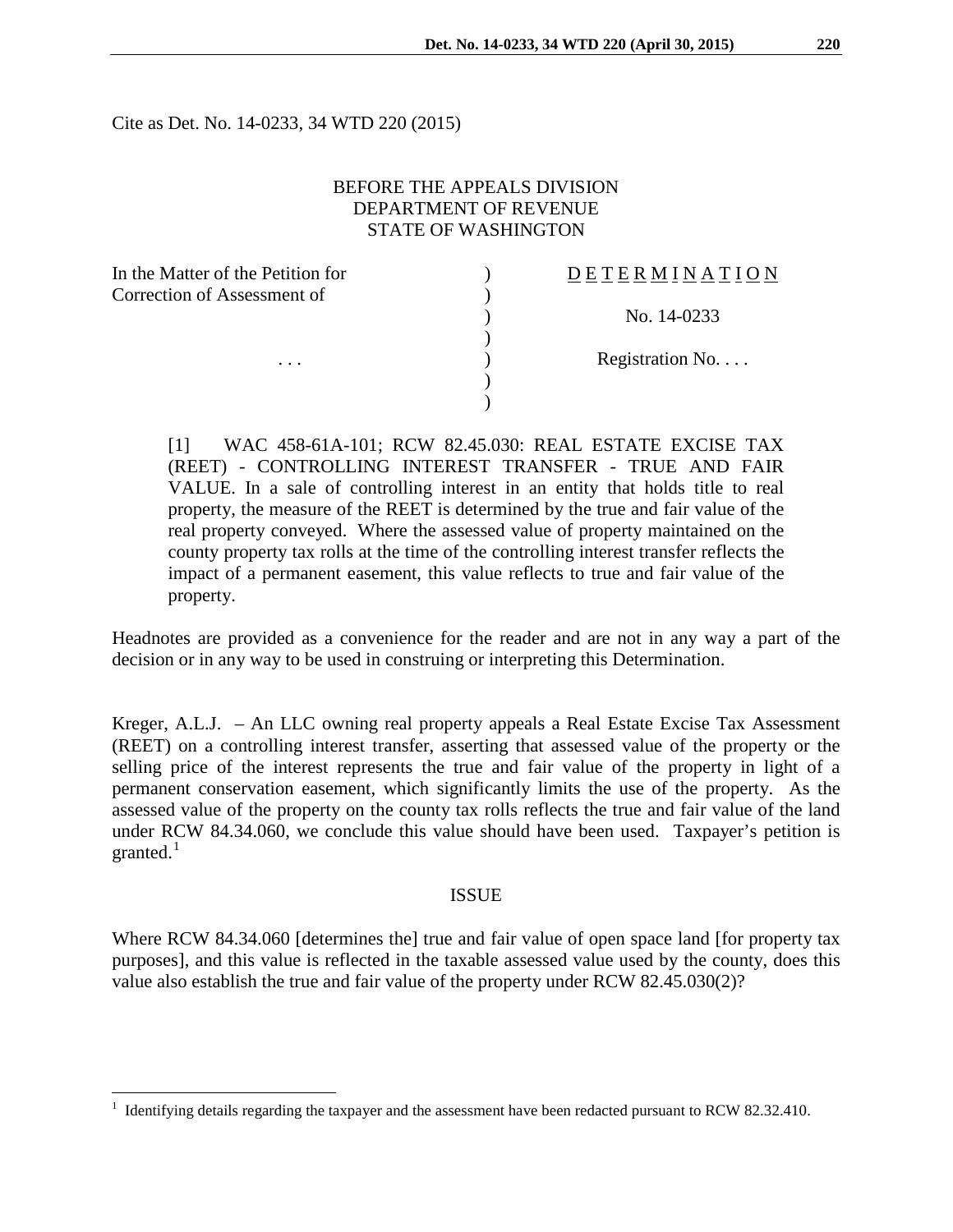# FINDINGS OF FACT

[Taxpayer] is a Washington limited liability company formed in 2006. The Taxpayer was formed primarily to hold two parcels of real property located in . . . Washington.

The property at issue was previously owned by [the previous owners]. In 1996 the [previous owners] entered into a permanent conservation easement (the Easement) with the United States Department of Agriculture. In exchange for the warranty easement deed, the [previous owners] received consideration of \$. . . . The Taxpayer provided a copy of the Easement at issue.

The Easement is authorized by the Wetlands Reserve Program under Title XII of the Food Security Act of 1965, as amended (16 U.S.C. 3837). The purpose and intent of the Easement is specified as:

To restore, protect, manage, maintain, and enhance the functional values of wetlands and other lands, and for the conservation of natural values including fish and wildlife habitat, water quality improvement, flood water retention, groundwater recharge, open space, aesthetic values, and environmental education.

Easement, second paragraph.

The easement runs with the land in perpetuity and binds the landowners as well as their "heirs, successors, assigns, lessees and any other person claiming under them." Easement, third paragraph. This easement limits the uses of the property with the intent that the property eventually revert to its natural state. The landowners retain the right to access the property, and make undeveloped recreational use of the property, including hunting and fishing. The landowners have also expressly reserved the right to maintain a barn/storage shed on the property for the purpose of storing hay and farm equipment, and to maintain a bridge that crosses a portion of the . . . Slough. Easement Parts II & VIII. The landowners are specifically prohibited from:

- 1. Haying, moving, or seed harvesting for any reason;
- 2. Altering of grassland, woodland, wildlife habitat, or other natural features by burning, digging, plowing, disking, cutting or otherwise destroying the vegetative cover;
- 3. Dumping refuse, wastes, sewage, or other debris;
- 4. Harvesting wood products;
- 5. Draining, dredging, channeling, filling, leveling, pumping, diking, impounding, or related activities, as well as altering or tampering with water control structures or devices;
- 6. Diverting or causing or permitting the diversion of surface or underground water into, within, or out of the easement area by any means;
- 7. Building or placing building or structures on the easement area;
- 8. Planning or harvesting any crop; and
- 9. Granting or allowing livestock on the easement area.

Easement Part III.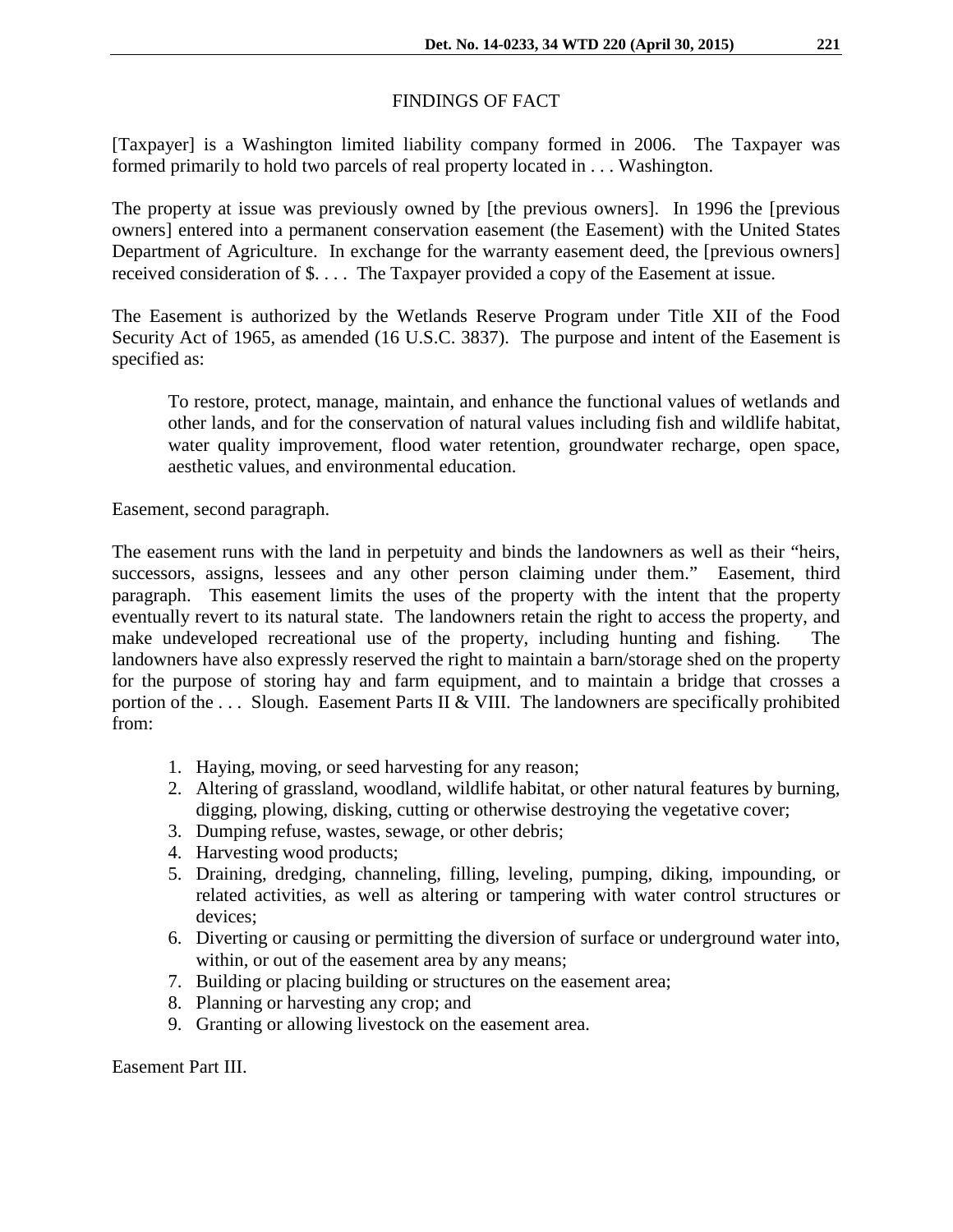As indicated by the terms of the easement and the relatively substantial sum paid to the [previous owners], the restrictions the Easement place on the property limit its value as it cannot be developed or built upon but is restricted to recreational access. The Taxpayer indicates that they primarily use the property to exercise dogs and for limited hunting activities.

In 1997 [the subsequent owners] acquired the property from the [previous owners]. The Taxpayer specifies that the value of the property at the time of that transfer was determined to be approximately \$. . . . The Statutory Warranty Deed filed with that transfer specified \$10 cash and other valuable consideration in return for the exchange. In 2006 the [subsequent owners] conveyed the property to the Taxpayer, listing a gross selling price on the property of \$. . . . The REET affidavit filed in conjunction with the transfer indicated that the property is classified as open space and lists a gross selling price of \$. . . , and REET excise tax was paid on this amount.

The Taxpayer originally had three members [Partner A, Partner B and Partner C]. In 2013 [Partner B] and [Partner C] each sold their 1/3 interest to [Partner A] for \$. . . , or a total of \$. . . . The Taxpayer filed a REET affidavit listing a value of \$. . . for the property.

Upon examination, the Special Programs Division of the Department of Revenue (Department) found that the amount reported on the REET affidavit as the value of the property was lower than the market value maintained on the county tax rolls. On June 27, 2013, Special Programs issued an assessment for an additional \$. . . , based on difference between the amount maintained as the market value on the county tax rolls of \$... and the \$... listed in the Taxpayer's affidavit. (We note that the assessment was imprecise in its description of the county tax information. The REET assessment states that the amount reported was lower than the county "assessed value," which is not accurate. In this case the county was actually assessing the property at the current use value, which under the 2013 assessed value of the properties totals to \$. . . . The REET assessment should have indicated that it was the "market value" on the county tax rolls that Special Programs relied upon.) The Taxpayer timely appealed the assessment.

The assessed value is consistent with the value of the property subject to the Easement. The Taxpayer believes that the difference between the assessed and market value in the . . . Country records may be due to a mistaken impression that the Easement is temporary rather than perpetual, so that the listed market value reflects the value of the properties were they not subject to the Easement at issue.

The Taxpayer stated that the property is its primary asset. Other than some equipment, which it estimates has a value of approximately \$. . . , the Taxpayer does not have any assets beyond the property itself.

## ANALYSIS

The Taxpayer asserts that the current use value on the county tax rolls accurately reflects the value of the property, or alternatively that the sales price for 2/3 LLC interest establishes the current market value for the proportionate interest in the properties.

Chapter 82.45 of the Revised Code of Washington imposes an excise tax on every sale of real property located within this state unless the sale is specifically exempted from the tax. RCW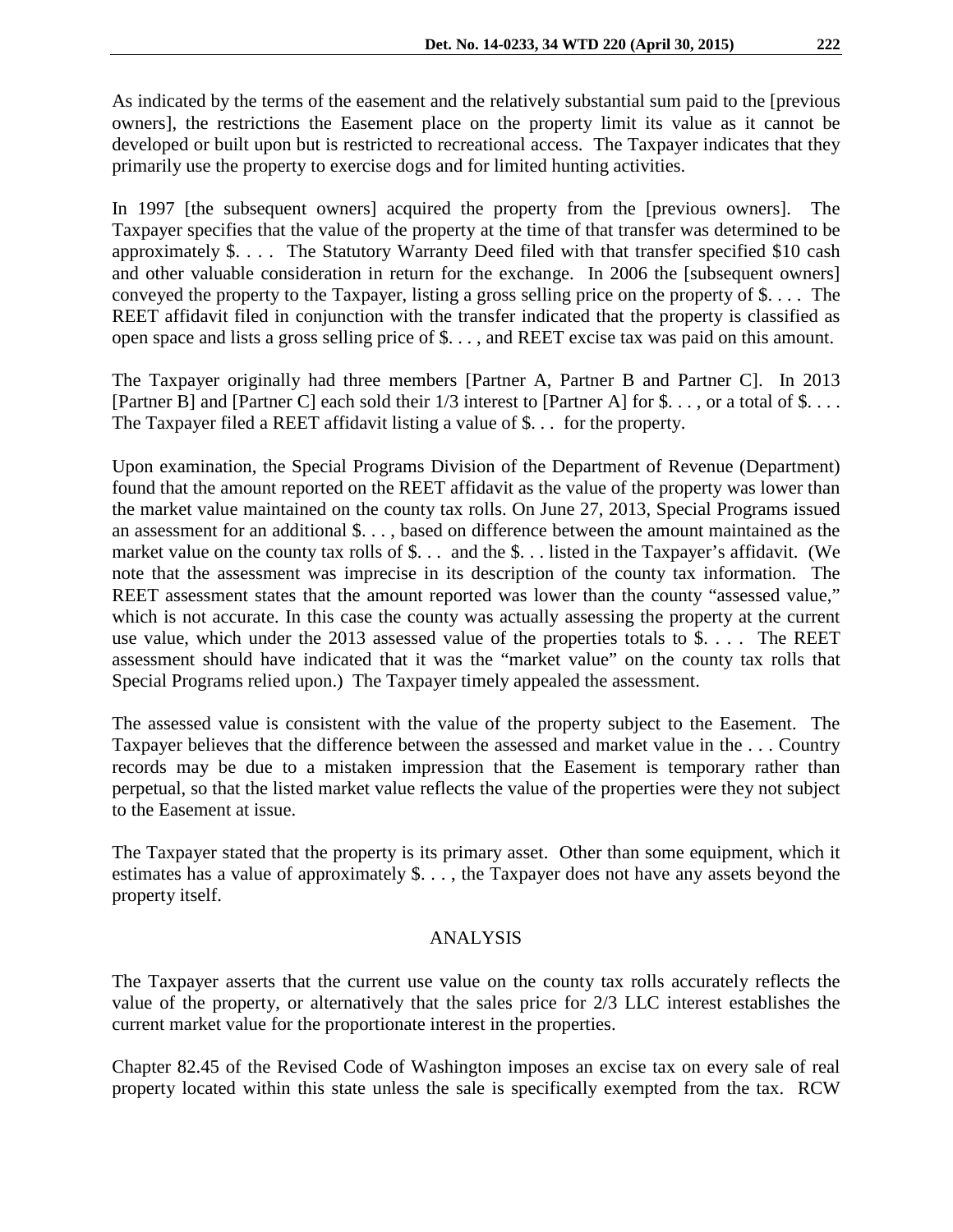82.45.060; WAC 458-61A-100. The term "sale" for REET purposes "shall have its ordinary meaning and shall include any conveyance, grant, assignment, quitclaim, or transfer of the ownership of or title to real property . . . for a valuable consideration." RCW 82.45.010(1). "The term 'sale' also includes the transfer or acquisition within any twelve-month period of a controlling interest in any entity with an interest in real property located in this state for a valuable consideration." RCW 82.45.010(2). In the case of a partnership, association, trust, or other entity a "controlling interest" means "fifty percent or more of the capital, profits, or beneficial interest in such partnership, association, trust, or other entity." RCW 82.45.033(2); WAC 458-61A-101(2)(a)(ii).

With a controlling interest transfer, the measure of the tax is the "true and fair value" of the Washington real property owned by the entity. RCW 82.45.030(2) and WAC 458-61A-101(4); *McFreeze Corp. v. State, Dep't of Revenue*, 102 Wn. App. 196, 201, 6 P.3d 1187, 1190 (2000) (In the sale of a controlling interest of a corporation, partnership, or other entity that owns Washington real property, "the value taxed is not the consideration paid, but the value of the real estate owned by the entity."). As we explained in Det. No. 98-083, 17 WTD 271, 276 (1998), with respect to the sale of an interest in an LLC that owned Washington real property:

[T]he tax at issue . . . bears no relation to the funds received by the taxpayers for [their] interest in the LLC. Rather, the incident giving rise to the tax is the transfer of the beneficial ownership in real property located in this state. Accordingly, the amount of the tax is based on the value of the real property, not the interest in the LLC that was transferred.

It is also well settled that the tax is not prorated by the percentage of the interest being sold. *McFreeze Corp.* at 201, 6 P.3d at 1190 ("[N]othing in the statutes authorizes the taxpayer to apportion the tax.... [I]f the sale is 50 percent or more [of the entity], tax is on the full value of the real estate owned by the entity."); Det. No. 00-083, 19 WTD 1037, 1040 (2000) ("Under the applicable provisions, the measure of the tax is the value of the real property, not the proportionate amount of the beneficial interest that was transferred."); Det No. 98-083, 17 WTD 271, 276 (1998). Accordingly, we conclude that the Taxpayer erred in reporting tax on the selling price of the \$. . . paid for the 2/3 interest rather than on the true and fair value of the real property.

In this case, because of the impact of the conservation easement the property fits within the definition of "open space land" under RCW  $84.34.020$  $84.34.020$  $84.34.020$ .<sup>2</sup> The county tax rolls indicate that the current use of the property as having an approved open space restriction.

<span id="page-3-0"></span> ${}^{2}$ RCW 84.34.020 provides:  $\overline{a}$ 

<sup>(1) &</sup>quot;Open space land" means (a) any land area so designated by an official comprehensive land use plan adopted by any city or county and zoned accordingly, or (b) any land area, the preservation of which in its present use would (i) conserve and enhance natural or scenic resources, or (ii) protect streams or water supply, or (iii) promote conservation of soils, wetlands, beaches or tidal marshes, or (iv) enhance the value to the public of abutting or neighboring parks, forests, wildlife preserves, nature reservations or sanctuaries or other open space, or (v) enhance recreation opportunities, or (vi) preserve historic sites, or (vii) preserve visual quality along highway, road, and street corridors or scenic vistas, or (viii) retain in its natural state tracts of land not less than one acre situated in an urban area and open to public use on such conditions as may be reasonably required by the legislative body granting the open space classification, or (c) any land meeting the definition of farm and agricultural conservation land under subsection (8) of this section. As a